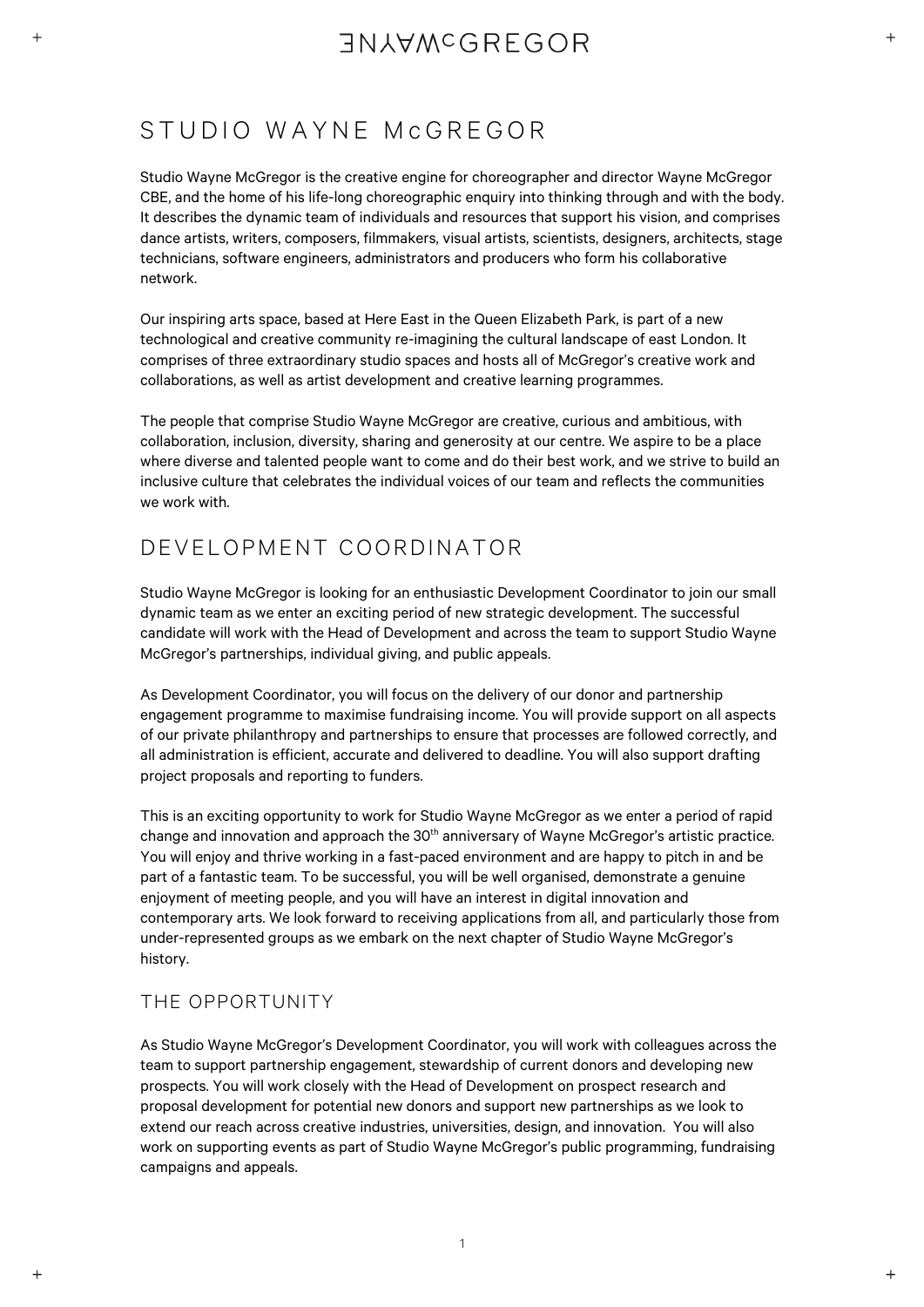# **INJAWCGREGOR**

We are offering this position as a one-year contract at four days per week, but if the role is viable after one year, Studio Wayne McGregor is fully committed to extending the position to a permanent contract.

Our ideal candidate will have experience in a similar role, must have exceptional standards of supporter care, interpersonal skills, and strong attention to detail, along with the ability to be proactive, spot new opportunities and innovate. This role is ideal for someone with experience of charity fundraising looking for the next challenge in major donor and partnership fundraising or someone from the commercial sector looking to use transferable skills in the charity sector. Some knowledge of arts, digital and creative sectors would be helpful to this role.

### TERMS

| Hours:               | 10am - 6pm each day. The position is offered part-time at 4 days a<br>week. We are open to other proposals, and flexible working hours will be<br>considered. Studio Wayne McGregor operates a Time Off in Lieu policy.                                                                          |
|----------------------|--------------------------------------------------------------------------------------------------------------------------------------------------------------------------------------------------------------------------------------------------------------------------------------------------|
| <b>Based at:</b>     | Primarily at Studio Wayne McGregor, Here East, Queen Elizabeth<br>Olympic Park, with remote working.                                                                                                                                                                                             |
| Salary:              | £28,000 pro rata 4 days per week, 1-year part-time contract with a view<br>to extension. Holiday entitlement is 28 days per year pro rata, including<br>bank holidays.                                                                                                                           |
| <b>Benefits:</b>     | 2 tickets to London premieres of Company Wayne McGregor works,<br>access to events hosted by Here East, Festive Day (an additional day off<br>during the festive period), staff networking, staff social events, pension<br>contributions.                                                       |
| <b>HOW TO APPLY</b>  |                                                                                                                                                                                                                                                                                                  |
| <b>Applications:</b> | Please complete THIS APPLICATION FORM followed by an anonymous<br>Equal Opportunities form, by the closing date.                                                                                                                                                                                 |
|                      | <b>Video / Audio Applications:</b><br>We want you to complete your application in a way that is comfortable<br>for you. We will accept video and audio files that answer the questions<br>listed in the application form. Please ensure your video or audio file is no<br>longer than 5 minutes. |
|                      |                                                                                                                                                                                                                                                                                                  |
|                      | You can send video and audio applications and your Equal<br>Opportunities Form to email address below by the closing date.                                                                                                                                                                       |
|                      | 4cb06782.waynemcgregor.com@uk.teams.ms                                                                                                                                                                                                                                                           |
| <b>Closing Date:</b> | Monday 27 <sup>th</sup> June 10am, 2022.                                                                                                                                                                                                                                                         |
| Interviews:          | Zoom interviews will be held on 30 <sup>th</sup> June and 1 <sup>st</sup> July.                                                                                                                                                                                                                  |

 $\ddot{}$